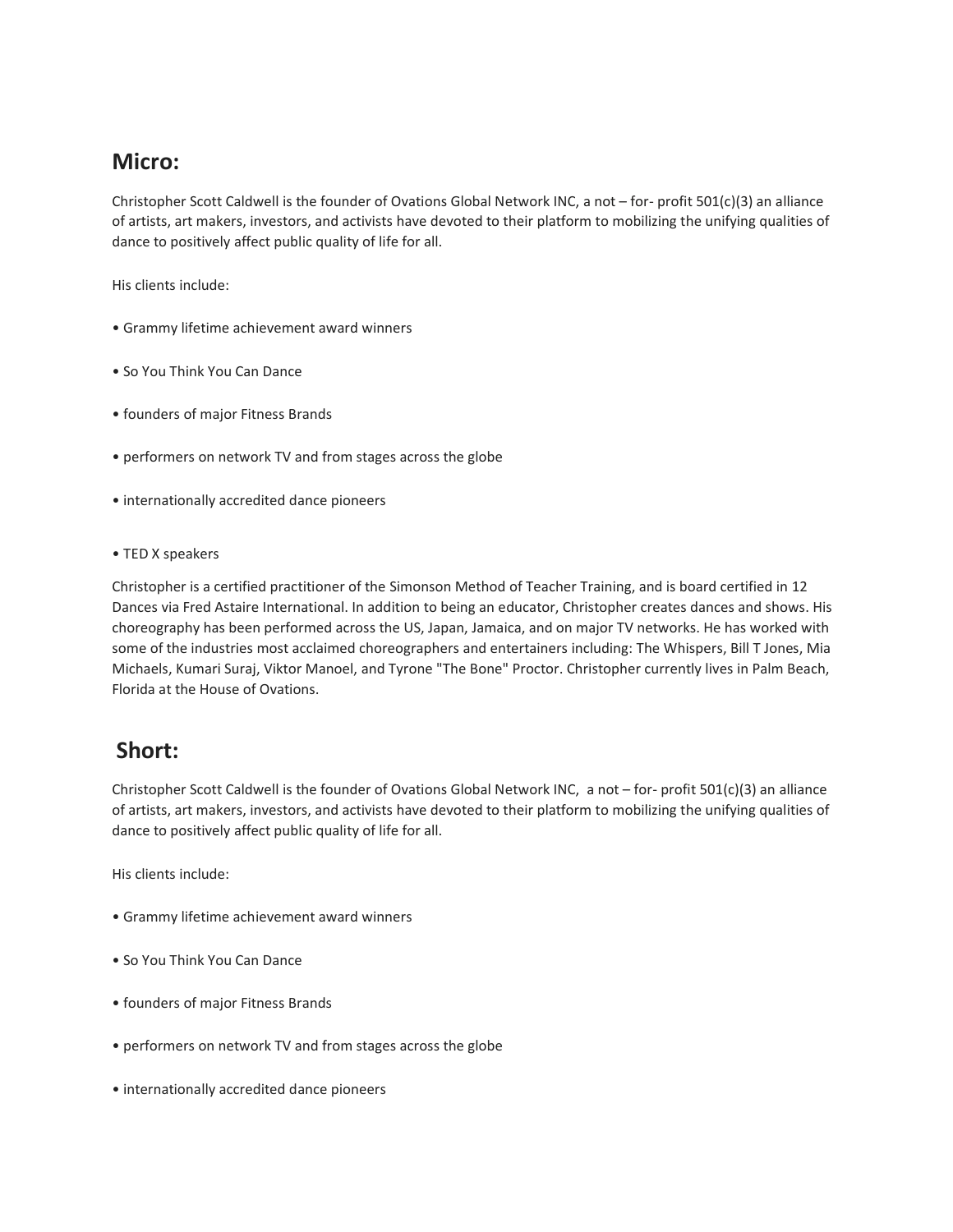### • TED X speakers

Long before devoting his work full-time to Ovations Global Network, Christopher was using dance and storytelling to affect public quality of life for his diverse growing community. He has received several honors for his "responsible excellence in the achievement of leadership and community development and community exposure of culture through the arts" including "Young Artist of the Year" and the Coca-Cola "Real Thing" Award.

Over the years he has toured the US and abroad working with some of the industries most acclaimed choreographers and entertainers including: The Whispers, Bill T Jones, Lynn Simonson, Mia Michaels, Kumari Suraj, Viktor Manoel, and Tyrone "The Bone" Proctor.

Christopher is a certified practitioner of the Simonson Method of Teacher Training, and is board certified in 12 Dances via Fred Astaire International. His self-created Hip Hop Cardio work-out, newly partnered by Fit Bit and their Wondercise App is available worldwide.

In addition to being an educator, Christopher creates dances and shows. His choreography has been performed across the US, Japan, Jamaica, and on major TV networks. He has also founded Florida's first and only international dance festival dedicated to the cultural education and preservation of 60's 70's and 80's underground street dance styles born from LGBT pioneers.

Currently, Christopher can be found curating Florida's International What the Punk Fest, and their LGBT Safe Space Initiatives as part of his not-for-profit.

He currently lives in Palm Beach, Florida at the House of Ovations.

#### [www.ovationsglobalnetwork.org](http://www.ovationsglobalnetwork.org/) [www.WTPUNK.com](http://www.wtpunk.com/)

### **Long -**

Christopher Scott Caldwell was born in Los Angeles, California in 1991, and lived a hop skip and a jump from of good ole' Hollywood. He was enamored with flowy things, loved music, mimicking Paula Abdul, and Ice Skaters, ran home to create dances until bedtime, was obsessed with rice and comedy, and declared over family dinner at age 7 to mom, he was going to be a dancer.

In 2009, Christopher was "having a good time," with his friend Cassia Dawson, a fellow classmate turned soulmate from college, when Cassia suggested it might be fun to start a dance company together. Since Christopher knew nothing about business, he was immediately in love with the idea of a partnership. They settled on Ovations Productions LLC, A Multi-Media Production Agency. Both Christopher and Cassia were amateur producers. They created 10 so-so projects and Christopher got the bug for something different. He decided to give up his full scholarship and leap into entrepreneurship.

Outside of school, he felt the pressure of finding something akin to a degree to lean back on and help him find day work. As a result, Christopher is board certified in 12 dances via Fred Astaire International by the legendary Lyle Bradshaw. Christopher was introduced to classical techniques by Bejart Ballet Lausanne, Shonach Mirk` Robles and Alvin Ailey prodigy, John Parks. Caldwell honors his years spent dancing at Bates Dance Festival as the birthplace for on-going studies in composition, contemporary, and postmodern techniques with talents such as